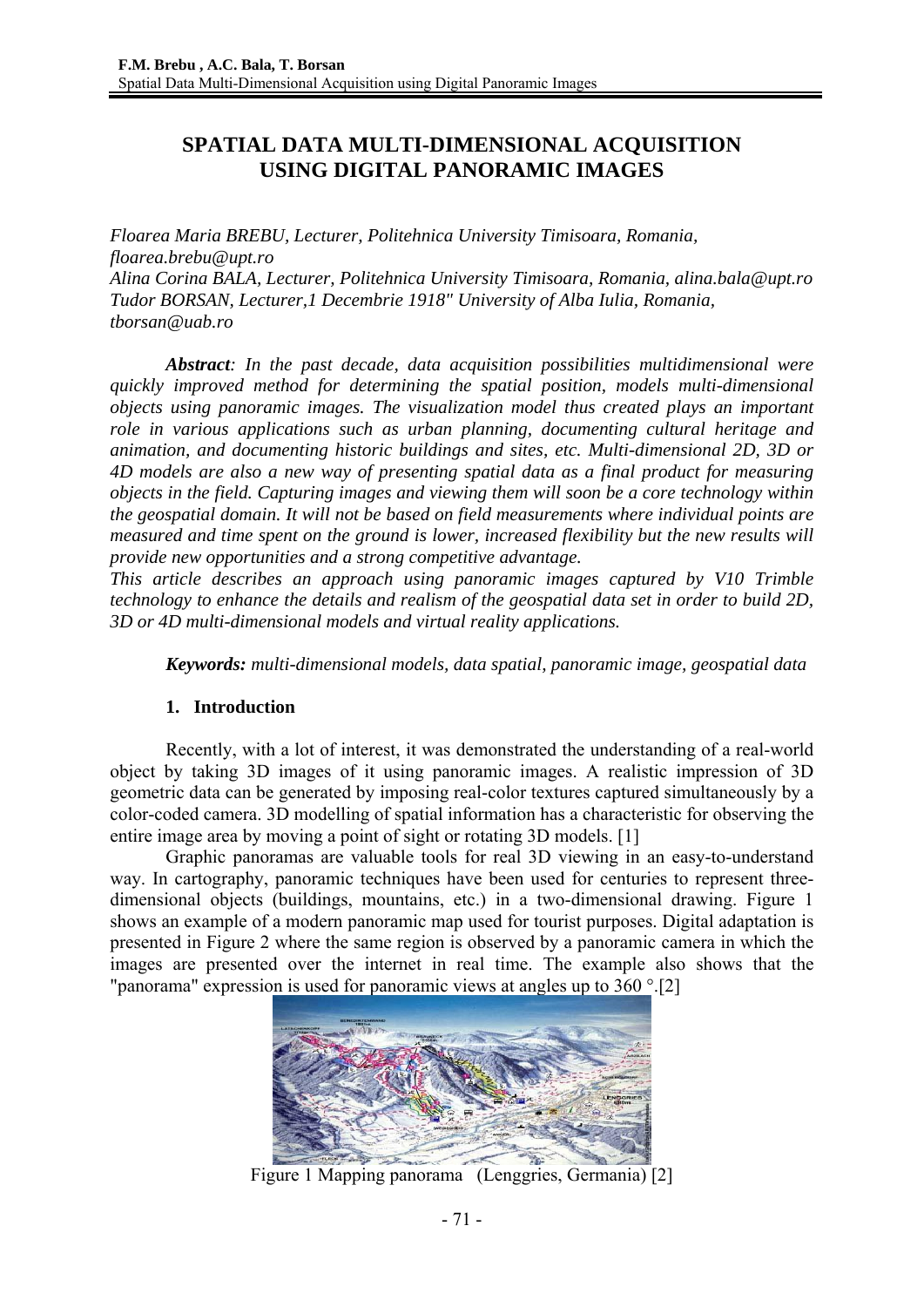

Figure 2 Panoramic camera and images accessible on the Internet in real time [2]

This ability to measure performance is one of the most important results of new geospatial technologies by developing an integrated camera system that captures 360 ° digital panoramic images for visual documentation and environmental measurements. When we talk about geospatial technology as a measuring instrument, most people think it's about measuring positions and sizes in two or three dimensions. But geospatial systems support other, equally tangible types of measurement as well.

Combining the position with other data such as time, driver logs, inventory, vehicle information and customer feedback, an organization can develop a detailed view of the activities and productivity of assets and resources.

Trimble company recently developed technology for capturing panoramic images Trimble Rover Imaging V10 that produces 360 ° panoramic images and geospatial data acquisition captures necessary information in order to make virtual reality applications. This ability to measure performance is one of the most important results of new geospatial technologies. Geospatial information can be used to improve efficiency in designing, 3D urban plans, virtual reality applications and use in transport infrastructure.

In this context, in the paper, we will describes an approach using panoramic images captured by V10 Trimble technology to enhance the details and realism of the geospatial data set in order to build 2D, 3D or 4D multi-dimensional models and virtual reality applications , of a building in the city of Timisoara.

#### **2. Materials and Methods**

In order to acquire the geospatial data of a building Mc Donald's located on Arieş Street (figure 3) we will use the panoramic images resulting from the measurements made with the Trimble V10 Imaging Rover.



Figure 3 Positioning the building Mc Donald's on Google Maps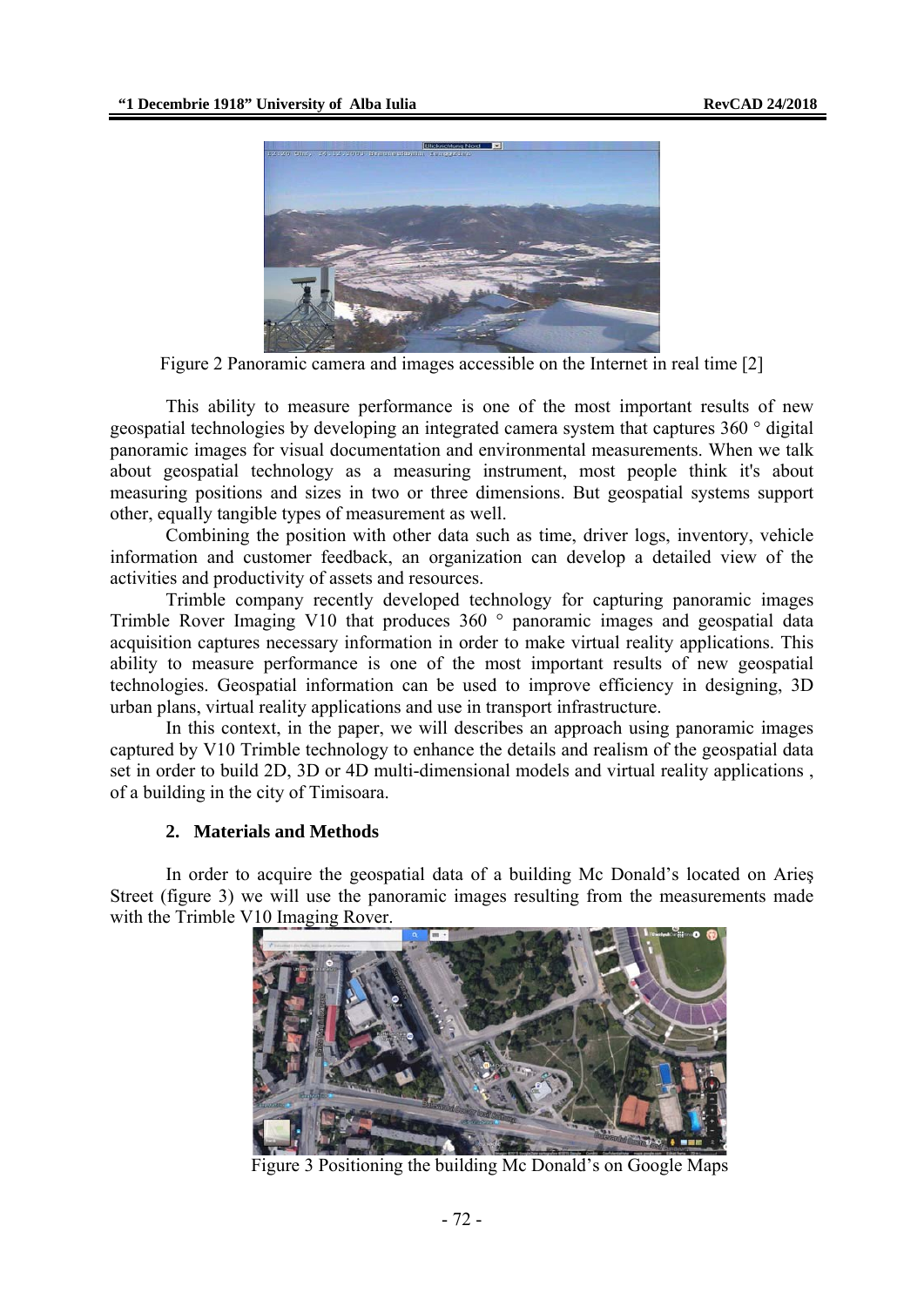Trimble V10 Imaging Rover with Trimble VISION ™ technology is an integrated camera system that captures digital panoramas for visual documentation and environmental measurements. The twelve-seven panorama-calibrated cameras and five Trimble V10 integrated landplanes provide full view of the lens and documentation with a 60 MP panorama image that can be used for photogrammetric measurements. [3]

This system allows the use of existing familiar workflows to create both traditional and new results for customers. The Trimble V10 Trimble Business Center allows geospatial professionals to produce better and faster results. Data collected with Trimble V10 is easier and faster to generate 3D models and images than when working with large cloud point files. Trimble V10 is a geospatial solution for any type of work where visual design of the project is required in the field.



Figure4. Trimble V10 Imaging Rover (3)

Studying the geometry of the construction and comparing with the measurement principle using the Trimble V10 Imaging Rover, for a more accurate measurement, a total of 20 stations were needed, each with panoramic images, X, Y, Z coordinates of the stationary point. Each station was assigned a name from V1 to V20 and a code: ps. The measurement method selected in Trimble Access was Measurement Points. The type of heel with this measured height has been set to the bottom of the Trimble V10 Imaging Rover; Height was automatically selected by software of 1.952 m. The measurements were performed with a fixed solution having a horizontal average error is 0.011 m and 0.023 m drop, and the average of the 11 satellites visible.



Figure 5. Measurement with Trimble V10 Imaging Rover



Figure 6. Panoramic images during the measurements with Trimble V10 Imaging Rover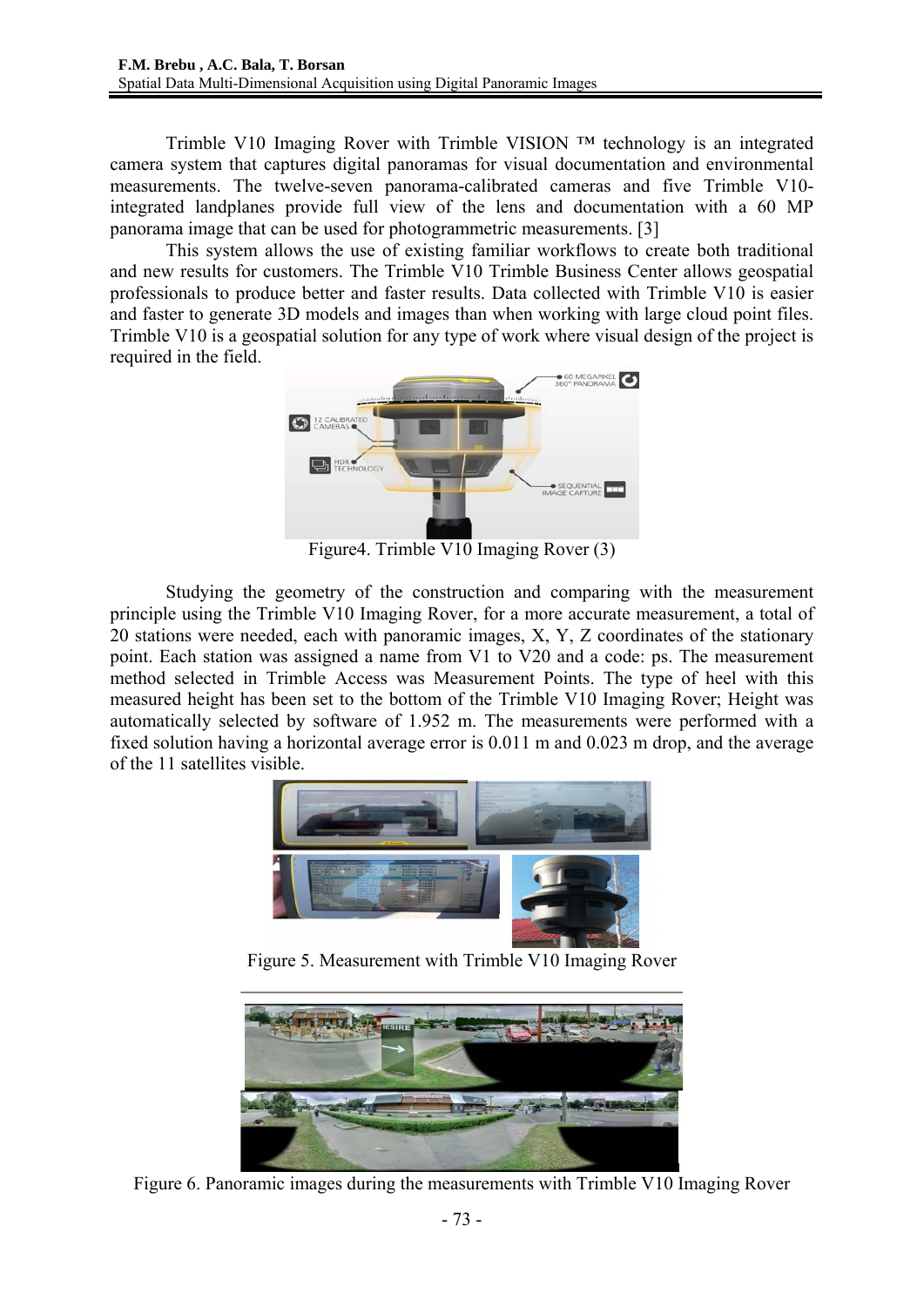### **3. Results and Discussion**

At the office, we combined the images into the Trimble Business Center software and used common photogrammetry tools to develop 3D positions for the points and objects in the photos.

To ensure the highest level of accuracy, it is important that we compensate the photo station and tilt values before using reference pictures to perform photogrammetric measurements. An automatic compensation of the connection points is the most common for the adaptation of terrestrial photo stations, which typically gives us excellent compensation results. For this compensation, you will change the configuration type for terrestrial stations from Raw Sensor Values to Full Orientation.



Figure 7. Compensation of photogrammetric stations

In order to create and visualize the 3D model, we will export panoramic images together with dwg or .skp or csv format (figure 8).



Figure 8. Exporting panoramic images and stations to formats: dwg, .skp, or .csv

The 2D and 3D texture of the construction will be done using the Trimble SketchUp software. Each minute spent for validating details and creating clear 3D drawings to explain the texture of objects will save time spent in data reprocessing. Every SketchUp model is made of just two things: edges and faces. Edges are straight lines, and faces are the 2D shapes that are created when several edges form a flat loop. Each SketchUp model consists of only two things: edges and facades. The edges are straight lines, and the facades are 2D forms that are created when multiple edges form a flat loop.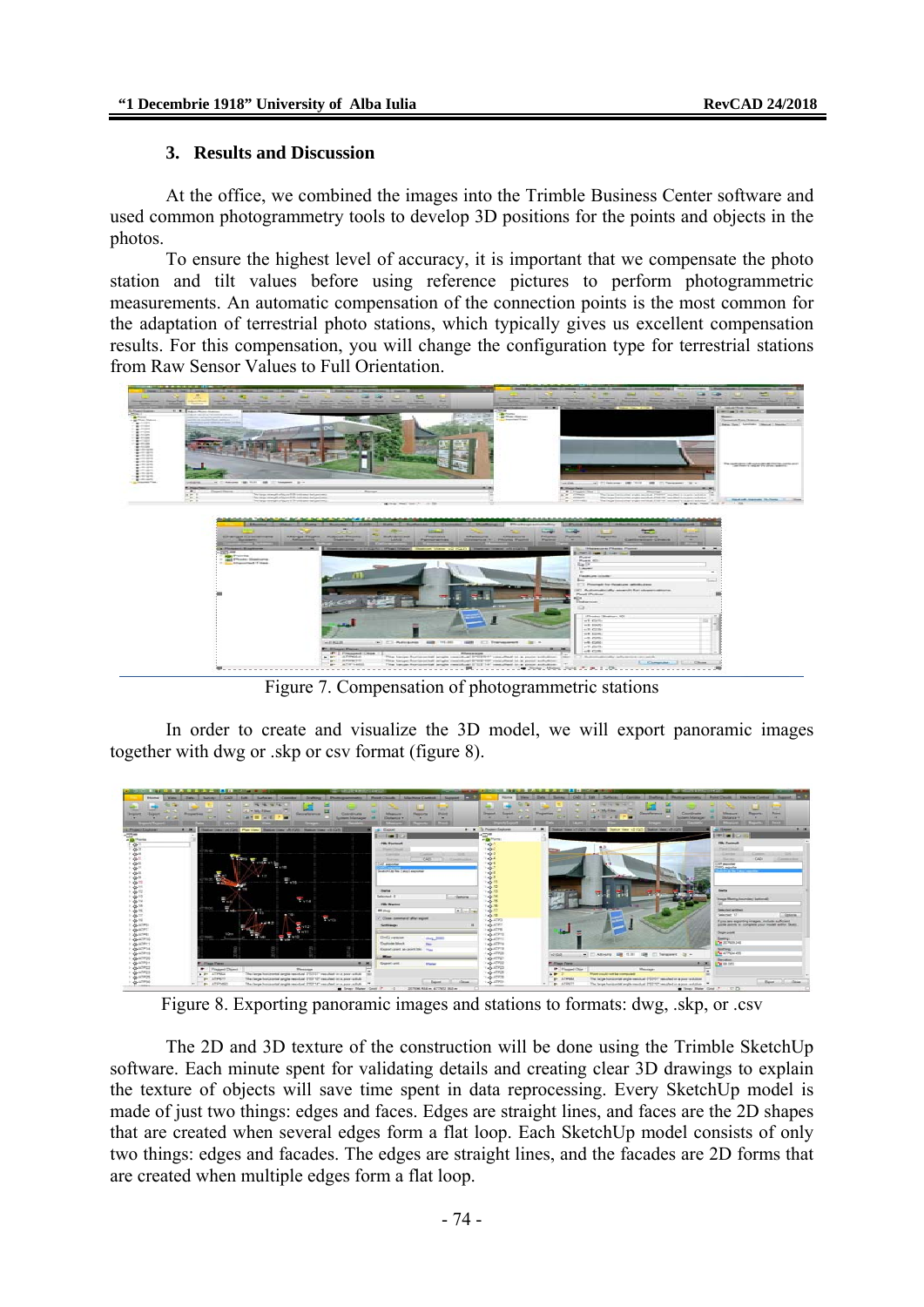

Figure 9. Overlay panoramic images over the 3D construction model

## **4. Conclusions**

In this paper, the results show that this method of acquiring geospatial data using panoramic images establishes topological relationships between surface patches and also obtains the reasonable structure of the studied objects.



Figure 10. Geo-referenced building 3D model using Google Earth

This section include o short summary of the main achievements of the research. The reader should have a good idea of what you have investigated and discovered even though the specific details of how the work was done. The potential for future work in image-based urban models in general and in 3D image spaces, in particular, is enormous.[4]